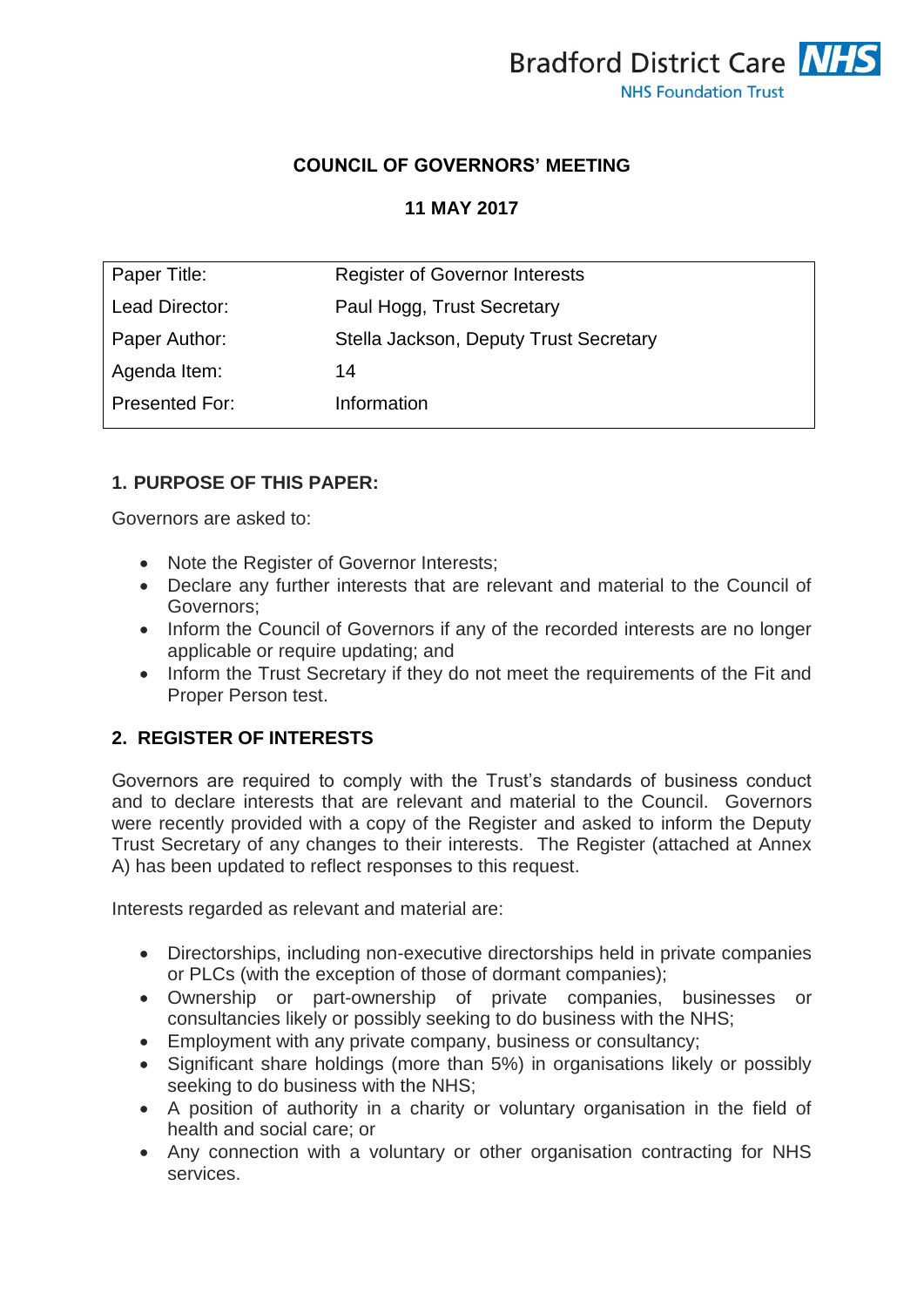If a Governor has any doubt about the relevance of an interest, they should discuss it with the Chairman who will advise them whether or not to disclose the interest.

The Register of Interests is available for inspection by members of the public and will be reviewed annually by the Council of Governors.

### **2.1 DECLARATION OF INTERESTS – PROCEDURE TO BE FOLLOWED**

The Standing Orders of the Council of Governors provide that the following procedure should be followed:

- At the time Governors' interests are declared, these will be recorded in the Council minutes and entered on a Register of Interests of Governors which is maintained by the Trust Secretary. Any changes in interests should be declared at the next Council meeting following the change occurring.
- During the course of a Council meeting, if a conflict of interest is established, the Governor concerned shall, unless two thirds of those Governors present agree, otherwise withdraw from the meeting and play no part in the relevant discussion or decision.

If Governors hold directorships of companies likely or possibly seeking to do business with the NHS, this information will be published in the Trust's annual report.

There is no requirement for the interests of Governors' spouses or partners to be declared except where a Governor is cohabiting with his spouse or partner, whereby any interest of a spouse or partner in a contract shall be declared.

## **3. FIT AND PROPER PERSON**

The Trust's Licence requires all Governors to be fit and proper in order to hold a public office.

Governors should inform the Trust Secretary immediately should any of the following apply, which may disqualify them from being or continuing to be a Governor:

- You have been adjudged bankrupt or your estate has been sequestrated and (in either case), you have not been discharged.
- You have made a composition or arrangement with, or granted a trust deed for, any creditors and not been discharged in respect of it.
- You are a person who, within the preceding five years, has been convicted of any offence if a sentence of imprisonment (whether suspended or not) for a period of not less than three months (without the option of a fine) was imposed on you.
- You are subject to an unexpired disqualification order made under the Company Directors Disqualification Act 1986.